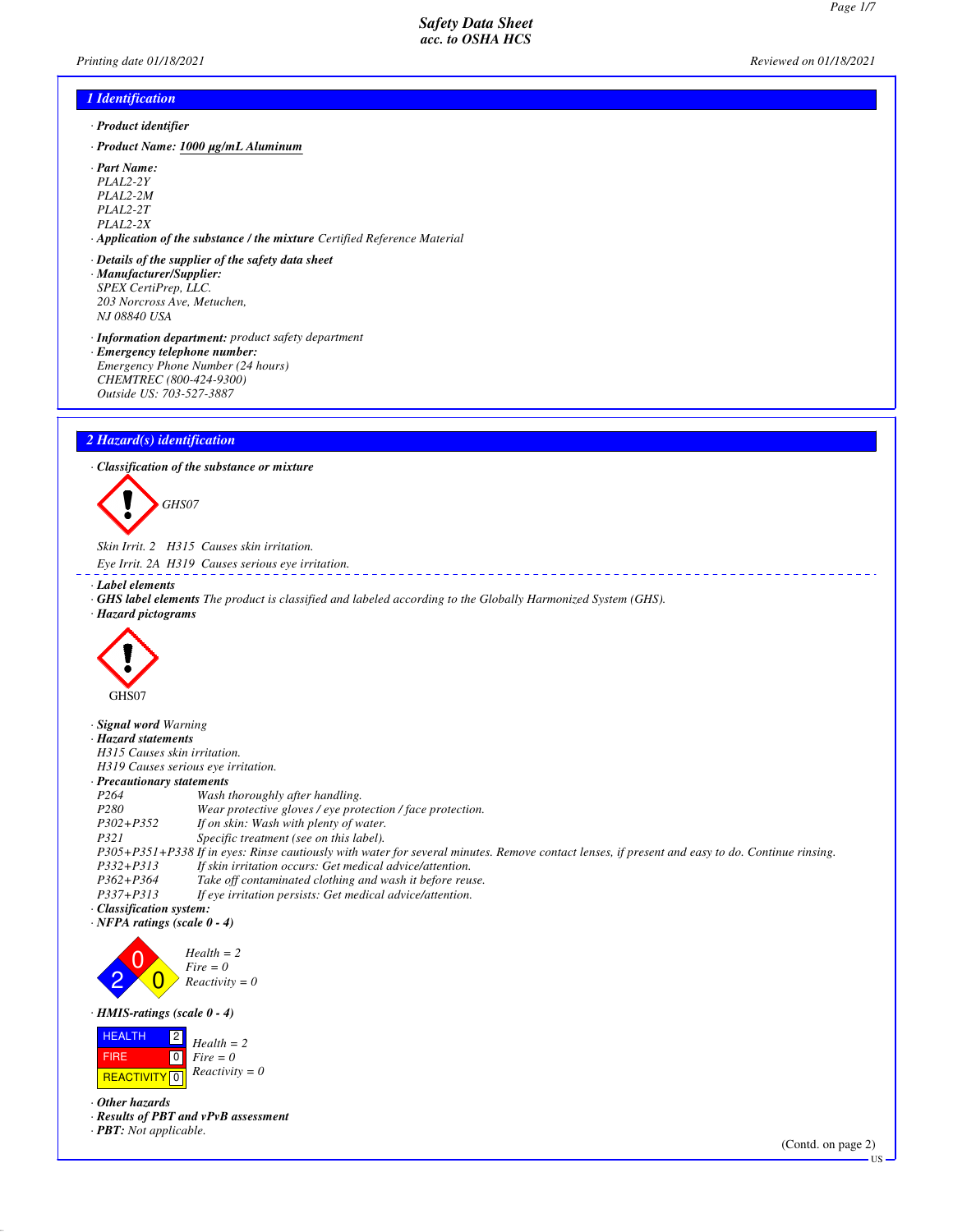*Printing date 01/18/2021 Reviewed on 01/18/2021*

#### *Product Name: 1000 µg/mL Aluminum*

*· vPvB: Not applicable.*

(Contd. of page 1)

|                       | <b>3 Composition/information on ingredients</b>                                                                           |         |
|-----------------------|---------------------------------------------------------------------------------------------------------------------------|---------|
|                       | Chemical characterization: Mixtures<br>· Description: Mixture of the substances listed below with nonhazardous additions. |         |
|                       | · Dangerous components:                                                                                                   |         |
| 7697-37-2 nitric acid |                                                                                                                           | 2.0%    |
|                       | $\cdot$ Chemical identification of the substance/preparation                                                              |         |
|                       | 7732-18-5 water, distilled, conductivity or of similar purity                                                             | 97.9%   |
|                       | $7429-90-5$ aluminium                                                                                                     | $0.1\%$ |
|                       |                                                                                                                           |         |

## *4 First-aid measures*

#### *· Description of first aid measures*

- *· General information: Immediately remove any clothing soiled by the product.*
- *· After inhalation: Supply fresh air; consult doctor in case of complaints.*
- *· After skin contact: Immediately rinse with water.*
- *· After eye contact: Rinse opened eye for several minutes under running water. If symptoms persist, consult a doctor.*
- *· After swallowing: Do not give anything to eat or drink Do not induce vomitting*

*· Information for Doctor:*

- *· Most important symptoms and effects, both acute and delayed No further relevant information available.*
- *· Indication of any immediate medical attention and special treatment needed No further relevant information available.*

## *5 Fire-fighting measures*

- *· Extinguishing media*
- *· Suitable extinguishing agents: Use fire fighting measures that suit the environment.*
- *· Special hazards arising from the substance or mixture No further relevant information available.*
- *· Advice for firefighters*
- *· Protective equipment: No special measures required.*

## *6 Accidental release measures*

- *· Personal precautions, protective equipment and emergency procedures Not required.*
- *· Environmental precautions:*
- *Dilute with plenty of water.*
- *Do not allow to enter sewers/ surface or ground water.*
- *· Methods and material for containment and cleaning up:*
- *Absorb with liquid-binding material (sand, diatomite, acid binders, universal binders, sawdust).*
- *· Reference to other sections*
- *See Section 7 for information on safe handling.*

*See Section 8 for information on personal protection equipment.*

*See Section 13 for disposal information.*

*· Protective Action Criteria for Chemicals*

| $PAC-I$ :             |            |
|-----------------------|------------|
| 7697-37-2 nitric acid | $0.16$ ppm |
| $PAC-2$ :             |            |
| 7697-37-2 nitric acid | $24$ ppm   |
| $PAC-3$ :             |            |
| 7697-37-2 nitric acid | $92$ ppm   |

#### *7 Handling and storage*

- *· Handling:*
- *· Precautions for safe handling No special precautions are necessary if used correctly.*
- *· Information about protection against explosions and fires: No special measures required.*
- *· Conditions for safe storage, including any incompatibilities*
- *· Storage:*
- *· Requirements to be met by storerooms and receptacles: No special requirements.*
- *· Information about storage in one common storage facility: Not required.*

(Contd. on page 3)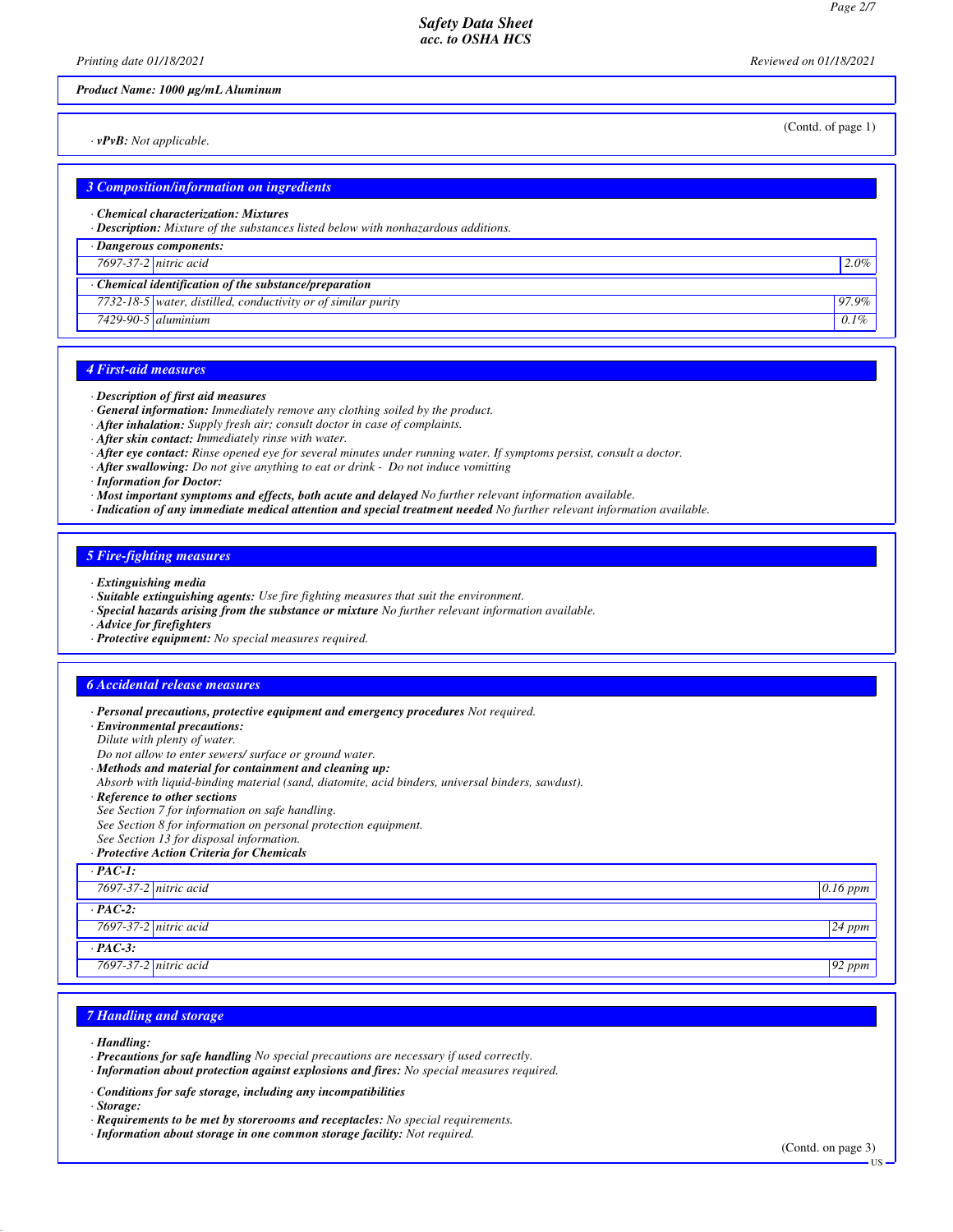*Printing date 01/18/2021 Reviewed on 01/18/2021*

## *Product Name: 1000 µg/mL Aluminum*

*· Further information about storage conditions: Keep receptacle tightly sealed.*

*· Specific end use(s) No further relevant information available.*

*8 Exposure controls/personal protection*

*· Additional information about design of technical systems: No further data; see item 7.*

#### *· Control parameters*

*· Components with limit values that require monitoring at the workplace:*

## *7697-37-2 nitric acid*

*PEL Long-term value: 5 mg/m³, 2 ppm REL Short-term value: 10 mg/m³, 4 ppm Long-term value: 5 mg/m³, 2 ppm TLV Short-term value: 10 mg/m³, 4 ppm*

*Long-term value: 5.2 mg/m³, 2 ppm*

*· Additional information: The lists that were valid during the creation were used as basis.*

#### *· Exposure controls*

- *· Personal protective equipment:*
- *· General protective and hygienic measures:*
- *Keep away from foodstuffs, beverages and feed. Immediately remove all soiled and contaminated clothing. Wash hands before breaks and at the end of work.*
- *Avoid contact with the eyes.*
- *Avoid contact with the eyes and skin. · Respiratory protection: Not required.*
- 
- *· Protection of hands:*



*Protective gloves*

*The glove material has to be impermeable and resistant to the product/ the substance/ the preparation.*

*Due to missing tests no recommendation to the glove material can be given for the product/ the preparation/ the chemical mixture.*

*Selection of the glove material on consideration of the penetration times, rates of diffusion and the degradation*

#### *· Material of gloves*

*The selection of the suitable gloves does not only depend on the material, but also on further marks of quality and varies from manufacturer to manufacturer. As the product is a preparation of several substances, the resistance of the glove material can not be calculated in advance and has therefore to be checked prior to the application.*

*· Penetration time of glove material*

*The exact break through time has to be found out by the manufacturer of the protective gloves and has to be observed.*

*· Eye protection:*



*Tightly sealed goggles*

## *9 Physical and chemical properties*

| · Information on basic physical and chemical properties<br><b>General Information</b><br>$\cdot$ Appearance: |                                                       |
|--------------------------------------------------------------------------------------------------------------|-------------------------------------------------------|
| Form:                                                                                                        | Liquid                                                |
| Color:<br>$\cdot$ Odor:                                                                                      | According to product specification<br>Characteristic  |
|                                                                                                              |                                                       |
| Odour Threshold:                                                                                             | Not applicable.                                       |
| $\cdot$ pH-value:                                                                                            | Not applicable.                                       |
| $\cdot$ Change in condition<br>Melting point/Melting range:<br><b>Boiling point/Boiling range:</b>           | Undetermined.<br>100 °C (212 °F)                      |
| $\cdot$ Flash point:                                                                                         | Not applicable.                                       |
| · Flammability (solid, gaseous):                                                                             | Not applicable.                                       |
|                                                                                                              | $(C_{\text{out}} 1_{\text{out}} \dots \dots \dots 1)$ |

(Contd. on page

(Contd. of page 2)

US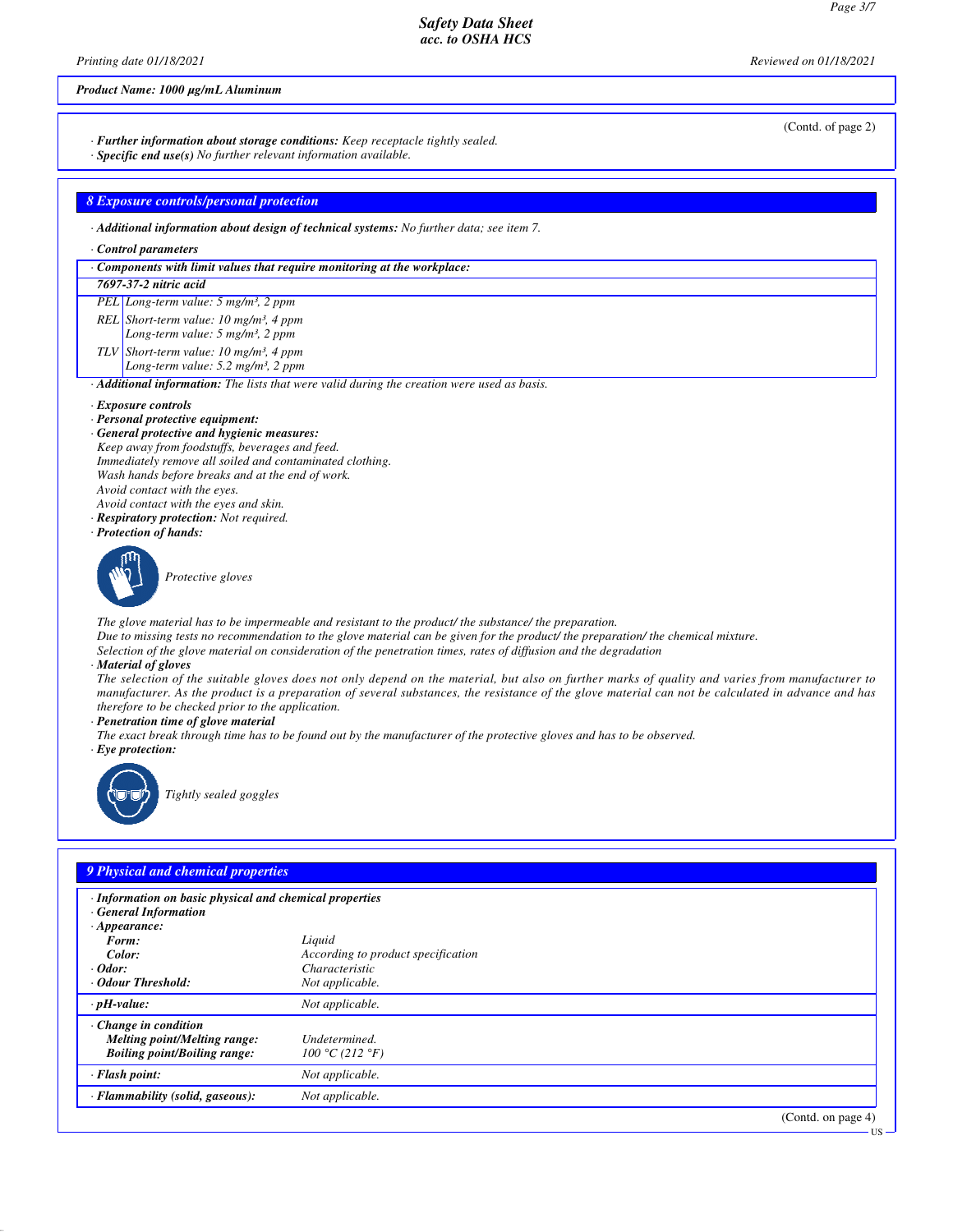*Printing date 01/18/2021 Reviewed on 01/18/2021*

## *Product Name: 1000 µg/mL Aluminum*

|                                                            | (Contd. of page 3)                            |  |
|------------------------------------------------------------|-----------------------------------------------|--|
| · Decomposition temperature:                               | Not applicable.                               |  |
| $\cdot$ Auto igniting:                                     | Product is not selfigniting.                  |  |
| · Danger of explosion:                                     | Product does not present an explosion hazard. |  |
| $\cdot$ Explosion limits:                                  |                                               |  |
| Lower:                                                     | Not applicable.                               |  |
| Upper:                                                     | Not applicable.                               |  |
| Vapor pressure at 20 $^{\circ}$ C (68 $^{\circ}$ F):       | $23$ hPa (17.3 mm Hg)                         |  |
| $\cdot$ Density at 20 $\degree$ C (68 $\degree$ F)         | $1.01176$ g/cm <sup>3</sup> (8.44314 lbs/gal) |  |
| · Relative density                                         | Not applicable.                               |  |
| Vapor density                                              | Not applicable.                               |  |
| $\cdot$ Evaporation rate                                   | Not applicable.                               |  |
| · Solubility in / Miscibility with                         |                                               |  |
| Water:                                                     | Fully miscible.                               |  |
| · Partition coefficient (n-octanol/water): Not applicable. |                                               |  |
| · Viscosity:                                               |                                               |  |
| Dynamic:                                                   | Not applicable.                               |  |
| Kinematic:                                                 | Not applicable.                               |  |
| · Solvent content:                                         |                                               |  |
| Water:                                                     | 97.9%                                         |  |
| <b>VOC</b> content:                                        | $0.00 \%$                                     |  |
| <b>Solids content:</b>                                     | 0.1%                                          |  |
| Other information                                          | No further relevant information available.    |  |

#### *10 Stability and reactivity*

*· Reactivity No further relevant information available.*

- *· Chemical stability*
- *· Thermal decomposition / conditions to be avoided: No decomposition if used according to specifications.*
- *· Possibility of hazardous reactions No dangerous reactions known.*
- *· Conditions to avoid No further relevant information available.*
- *· Incompatible materials: No further relevant information available.*
- *· Hazardous decomposition products: No dangerous decomposition products known.*

#### *11 Toxicological information*

- *· Information on toxicological effects*
- *· Acute toxicity:*
- *· Primary irritant effect:*
- *· on the skin: Irritant to skin and mucous membranes.*
- *· on the eye: Irritating effect.*
- *· Sensitization: No sensitizing effects known.*
- *· Additional toxicological information:*

*The product shows the following dangers according to internally approved calculation methods for preparations:*

- *Irritant*
- *· Carcinogenic categories*
- *· IARC (International Agency for Research on Cancer)*
- *None of the ingredients is listed.*

*· NTP (National Toxicology Program)*

*None of the ingredients is listed.*

*· OSHA-Ca (Occupational Safety & Health Administration)*

*None of the ingredients is listed.*

## *12 Ecological information*

*· Toxicity*

*· Aquatic toxicity: No further relevant information available.*

*· Persistence and degradability No further relevant information available.*

(Contd. on page 5)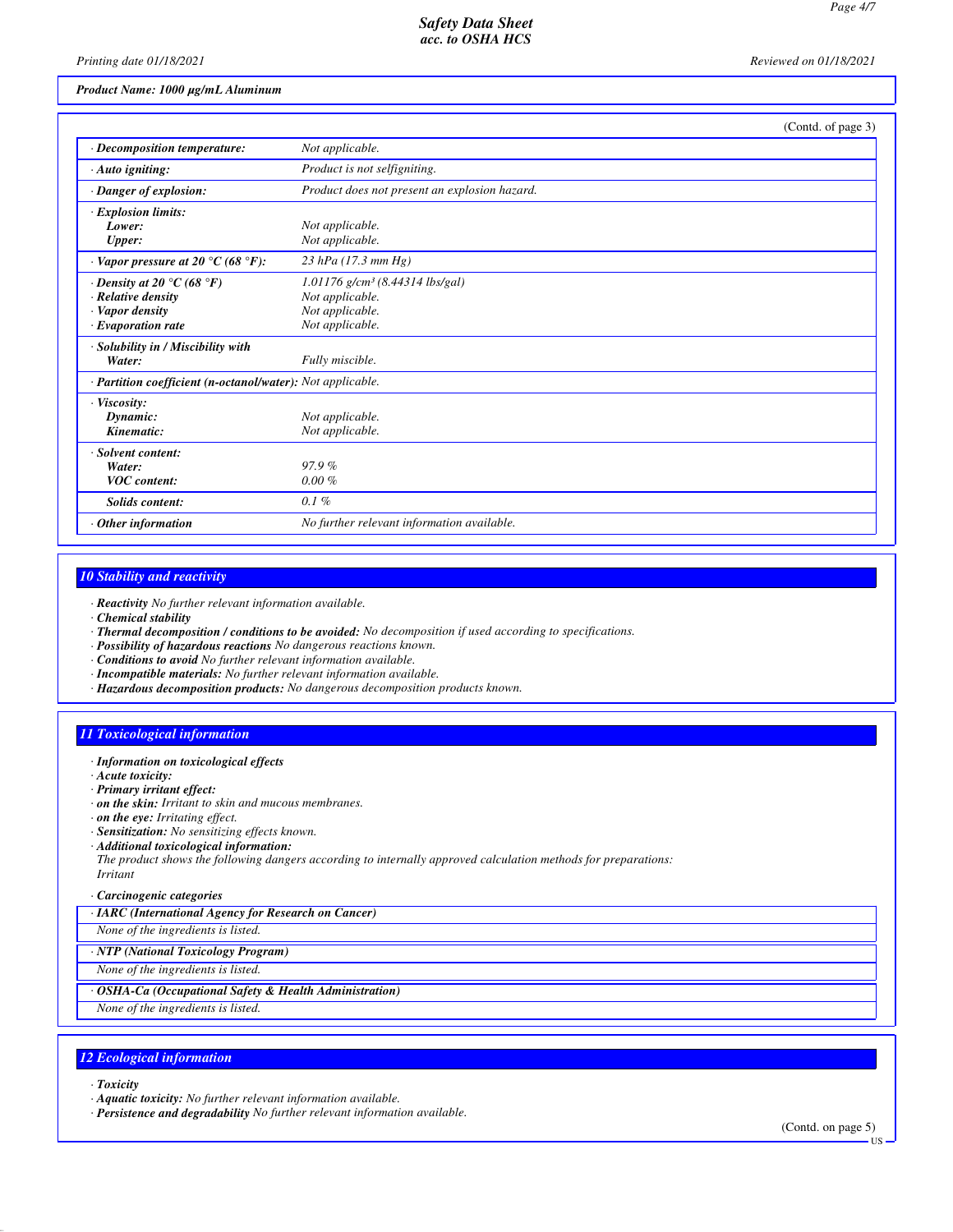## *Product Name: 1000 µg/mL Aluminum*

- *· Behavior in environmental systems:*
- *· Bioaccumulative potential No further relevant information available.*
- *· Mobility in soil No further relevant information available.*
- *· Additional ecological information:*
- *· General notes:*
- *Water hazard class 1 (Self-assessment): slightly hazardous for water*
- *Do not allow undiluted product or large quantities of it to reach ground water, water course or sewage system.*
- *· Results of PBT and vPvB assessment*
- *· PBT: Not applicable.*
- *· vPvB: Not applicable.*
- *· Other adverse effects No further relevant information available.*

# *13 Disposal considerations*

- *· Waste treatment methods*
- *· Recommendation: Must not be disposed of together with household garbage. Do not allow product to reach sewage system.*
- *· Uncleaned packagings:*
- *· Recommendation: Disposal must be made according to official regulations.*
- *· Recommended cleansing agent: Water, if necessary with cleansing agents.*

| <b>14 Transport information</b>                                      |                                                                       |
|----------------------------------------------------------------------|-----------------------------------------------------------------------|
| $\cdot$ UN-Number                                                    |                                                                       |
| · DOT, ADR, IMDG, IATA                                               | <b>UN3264</b>                                                         |
| · UN proper shipping name                                            |                                                                       |
| $\cdot$ DOT                                                          | Corrosive liquid, acidic, inorganic, n.o.s. (Nitric acid solution)    |
| $\cdot$ ADR                                                          | 3264 CORROSIVE LIQUID, ACIDIC, INORGANIC, N.O.S. (NITRIC ACID         |
|                                                                      | SOLUTION)                                                             |
| $\cdot$ IMDG, IATA                                                   | CORROSIVE LIQUID, ACIDIC, INORGANIC, N.O.S. (NITRIC ACID<br>SOLUTION) |
|                                                                      |                                                                       |
| · Transport hazard class(es)                                         |                                                                       |
| $\cdot$ DOT                                                          |                                                                       |
|                                                                      |                                                                       |
| $\cdot$ Class                                                        | 8 Corrosive substances                                                |
| · Label                                                              | 8                                                                     |
| · ADR, IMDG, IATA                                                    |                                                                       |
|                                                                      |                                                                       |
| $\cdot$ Class                                                        | 8 Corrosive substances                                                |
| $-Label$                                                             | 8                                                                     |
| · Packing group                                                      |                                                                       |
| · DOT, ADR, IMDG, IATA                                               | III                                                                   |
| · Environmental hazards:                                             | Not applicable.                                                       |
| · Special precautions for user                                       | Warning: Corrosive substances                                         |
| · Hazard identification number (Kemler code):                        | 80                                                                    |
| · EMS Number:                                                        | $F-A, S-B$                                                            |
| · Segregation groups<br>· Stowage Category                           | Acids<br>А                                                            |
| · Stowage Code                                                       | SW2 Clear of living quarters.                                         |
| · Transport in bulk according to Annex II of MARPOL73/78 and the IBC |                                                                       |
| Code                                                                 | Not applicable.                                                       |
|                                                                      | (Cond. on page 6)                                                     |

(Contd. of page 4)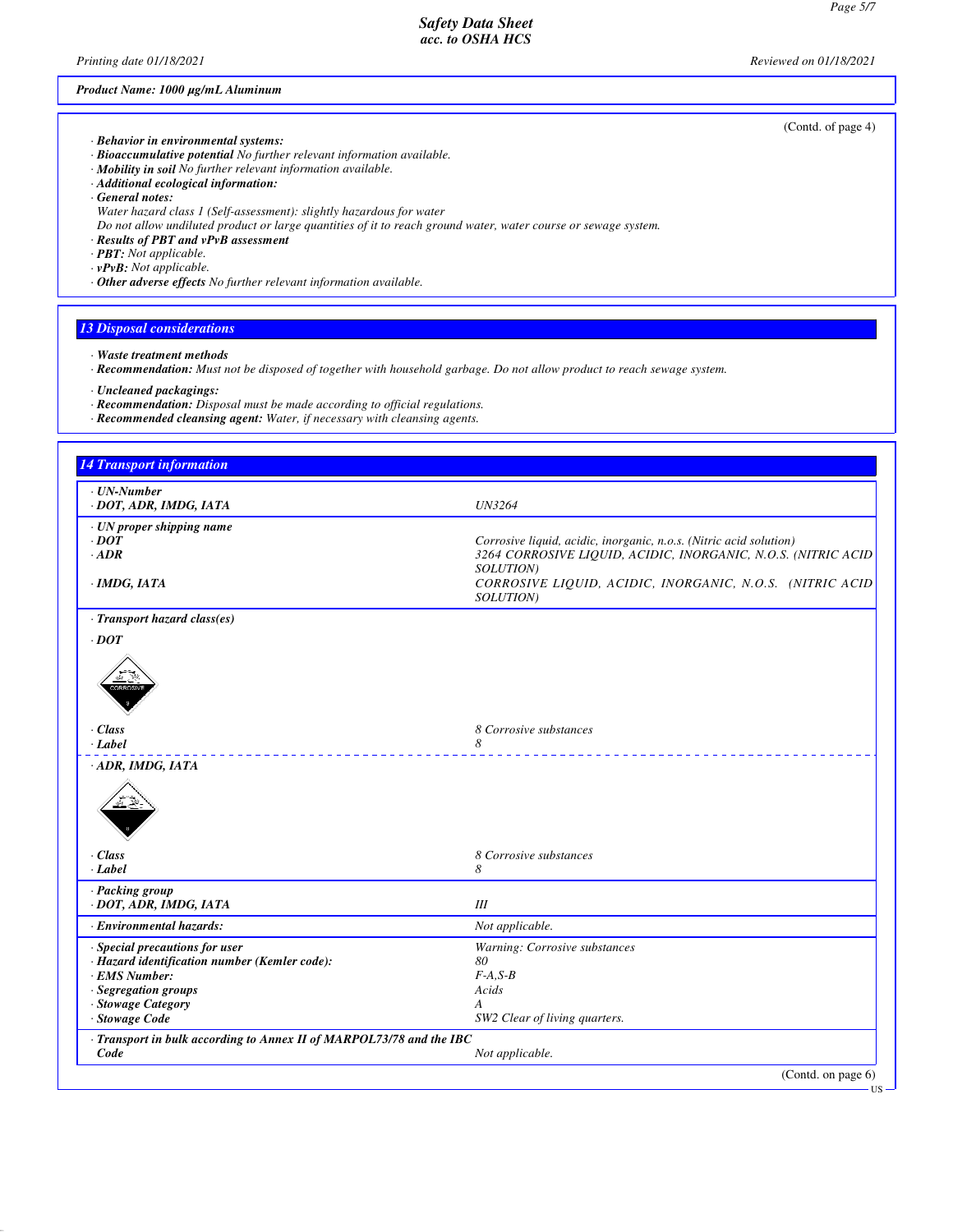*Printing date 01/18/2021 Reviewed on 01/18/2021*

*Product Name: 1000 µg/mL Aluminum*

| Code: El                                                                               |
|----------------------------------------------------------------------------------------|
| Maximum net quantity per inner packaging: 30 ml                                        |
| Maximum net quantity per outer packaging: 1000 ml                                      |
|                                                                                        |
| 5L                                                                                     |
| Code: El                                                                               |
| Maximum net quantity per inner packaging: 30 ml                                        |
| Maximum net quantity per outer packaging: 1000 ml                                      |
| UN 3264 CORROSIVE LIOUID, ACIDIC, INORGANIC, N.O.S. (NITRIC)<br>ACID SOLUTION), 8, III |
|                                                                                        |

# *15 Regulatory information*

*· Safety, health and environmental regulations/legislation specific for the substance or mixture No further relevant information available.*

| · Sara                                                                                                                         |
|--------------------------------------------------------------------------------------------------------------------------------|
| Section 313 (Specific toxic chemical listings):                                                                                |
| $7697 - 37 - 2$ nitric acid                                                                                                    |
| $7429-90-5$ aluminium                                                                                                          |
| · TSCA (Toxic Substances Control Act):                                                                                         |
| All components have the value ACTIVE.                                                                                          |
| · Hazardous Air Pollutants                                                                                                     |
| None of the ingredients is listed.                                                                                             |
| Proposition 65                                                                                                                 |
| Chemicals known to cause cancer:                                                                                               |
| None of the ingredients is listed.                                                                                             |
| Chemicals known to cause reproductive toxicity for females:                                                                    |
| None of the ingredients is listed.                                                                                             |
| Chemicals known to cause reproductive toxicity for males:                                                                      |
| None of the ingredients is listed.                                                                                             |
| Chemicals known to cause developmental toxicity:                                                                               |
| None of the ingredients is listed.                                                                                             |
| Carcinogenic categories                                                                                                        |
| · EPA (Environmental Protection Agency)                                                                                        |
| None of the ingredients is listed.                                                                                             |
| · TLV (Threshold Limit Value established by ACGIH)                                                                             |
| $7429-90-5$ aluminium<br>A4                                                                                                    |
| · NIOSH-Ca (National Institute for Occupational Safety and Health)                                                             |
| None of the ingredients is listed.                                                                                             |
| <b>GHS label elements</b> The product is classified and labeled according to the Globally Harmonized System (GHS).<br>$H = -1$ |

*· Hazard pictograms*



*· Signal word Warning*

*· Hazard statements*

*H315 Causes skin irritation.*

*H319 Causes serious eye irritation.*

*· Precautionary statements*

*P264 Wash thoroughly after handling.*

*Wear protective gloves / eye protection / face protection.* 

*P302+P352 If on skin: Wash with plenty of water.*

Specific treatment (see on this label).

*P305+P351+P338 If in eyes: Rinse cautiously with water for several minutes. Remove contact lenses, if present and easy to do. Continue rinsing.*

*P332+P313 If skin irritation occurs: Get medical advice/attention.*

(Contd. on page 7) US